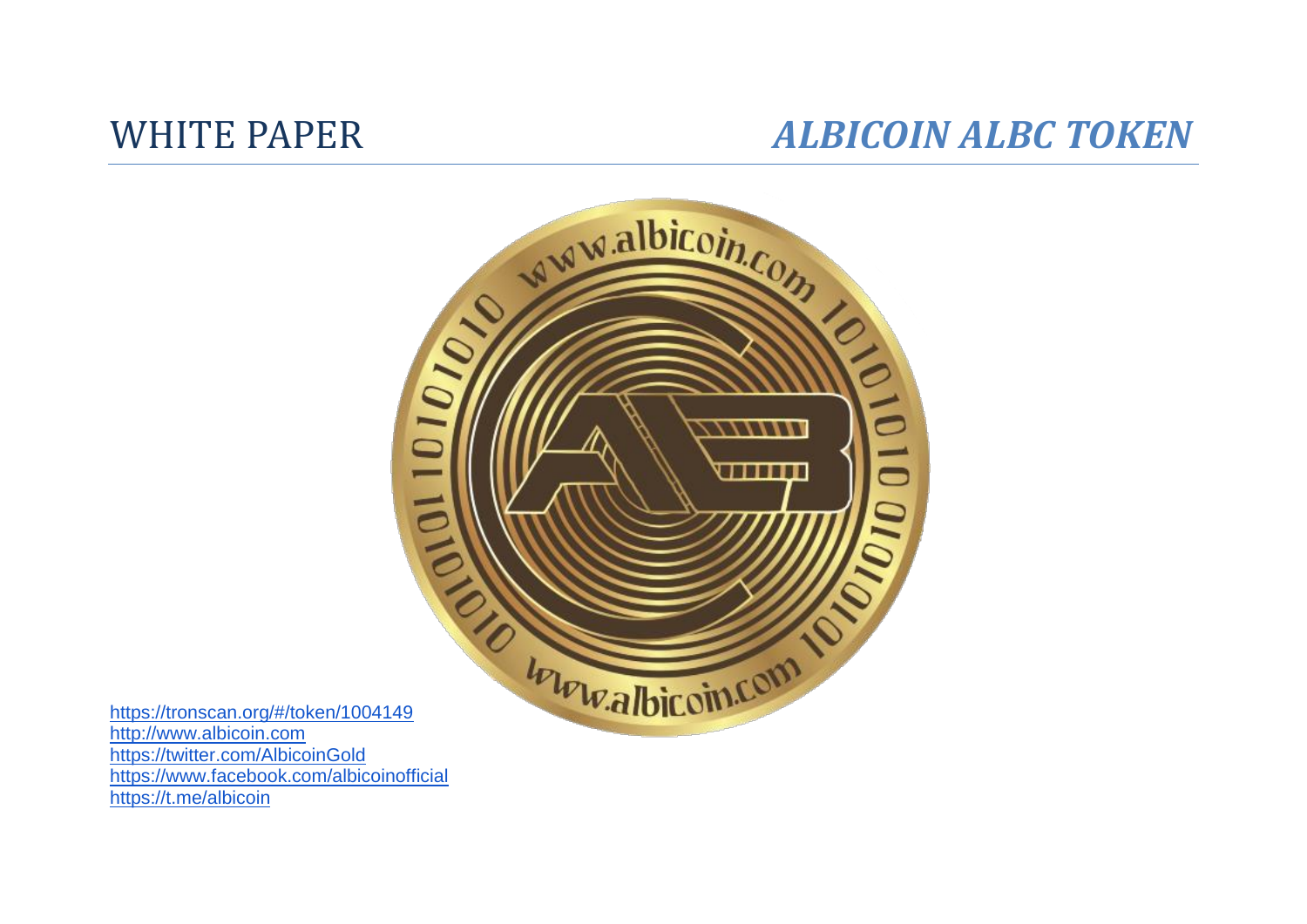## **TABLE OF CONTENTS**

- **- Abstract**
- **- Platform**
- **- Tokenomics**
- **- Roadmap**

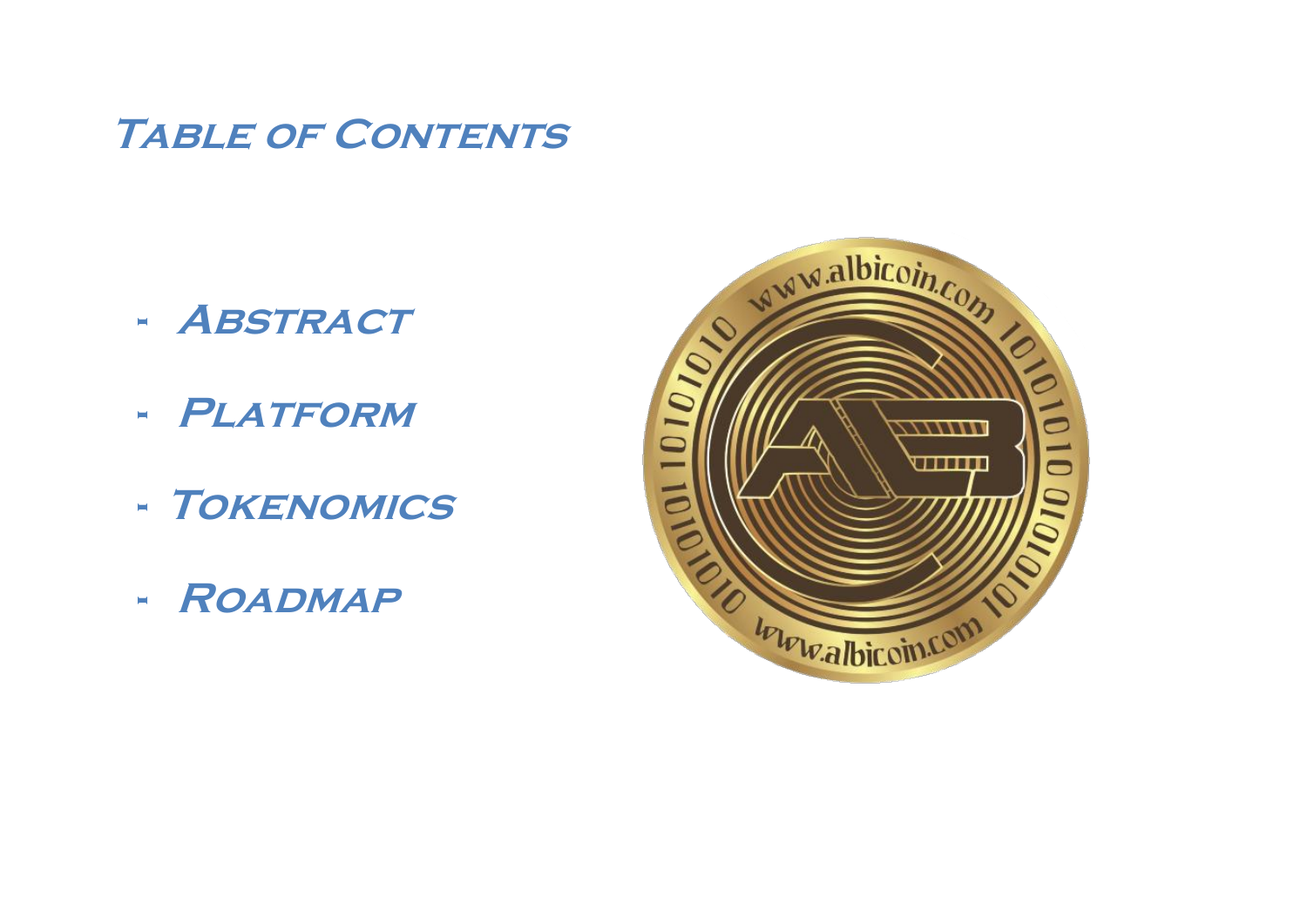## **Abstract**

# **The World's 1st Digital Universal Investing Consultancy and Marketing Token**

**REWARDS CONSUMERS FOR REVIEWING THEIR FAVORITE STORES AND BRANDS.**

**Consumers can use their Albicoin token to purchase from favorite stores and brands at a discount if using ALBC tokens.**

**Consumers can use their Albicoin token to purchase from favorite stores and brands at a discount if using ALBC tokens**

**www.albicoin.com**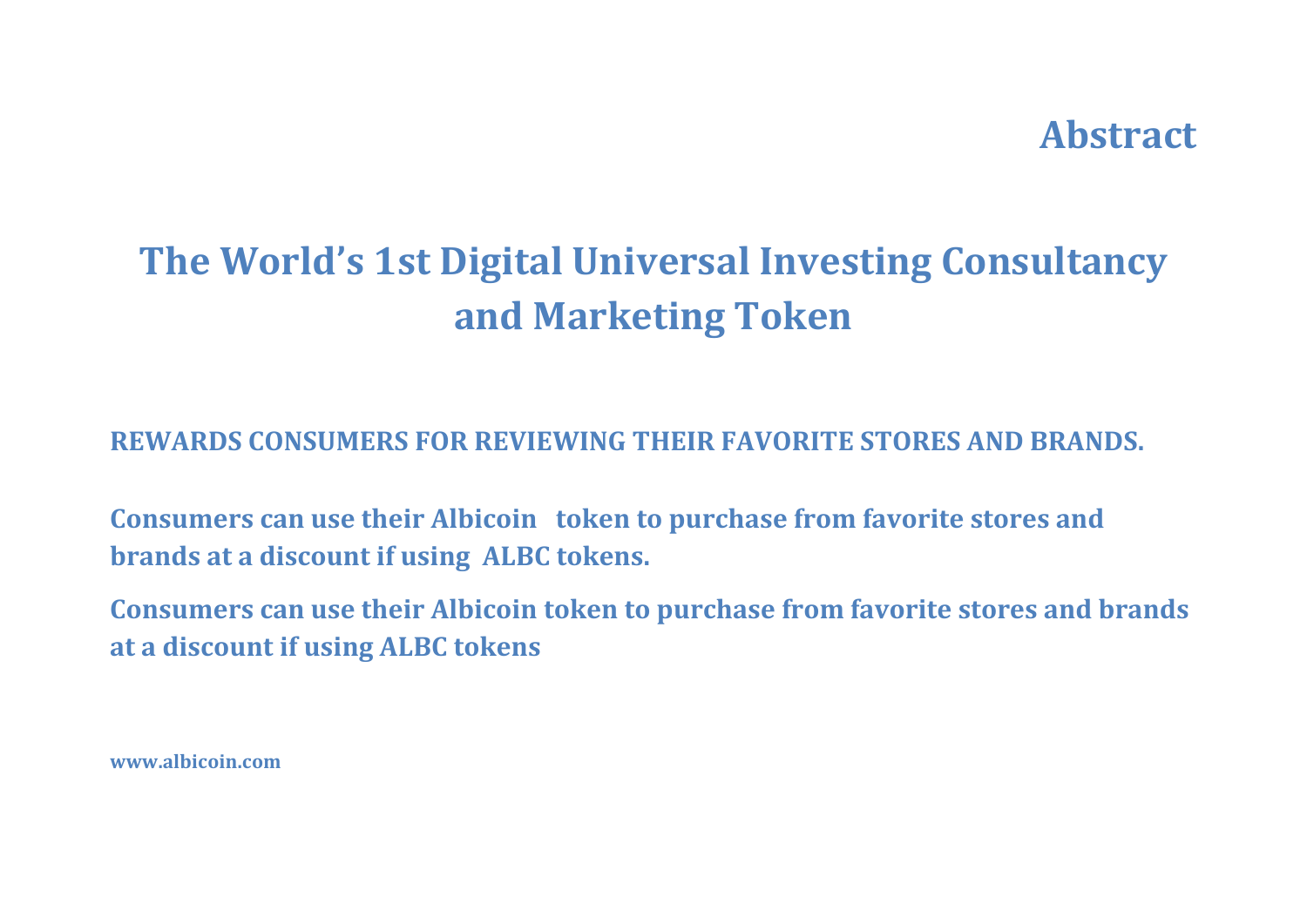## **Platform**

**A Open Platform for our Participators and Business to build their success story.** 

**Small, medium and big businesses alike can now expand their marketing strategies using their biggest support systems, the consumers!** 

**Reward your consumers with Albicoin tokens that they can use to buy your stuff at a discount. Sign a smart-contract to allow our contributor to take all the benefits and rewards given by Albicoin Token .**

**Albicoin (ALBC) is the official token of the website, which provides secure and guaranteed investment support for those who want to invest in the crypto sector and receive support in this regard, and also constantly informs its customers about discounts and opportunities.albicoin web coin offers special and guaranteed services to those who want to invest in the crypto sector.**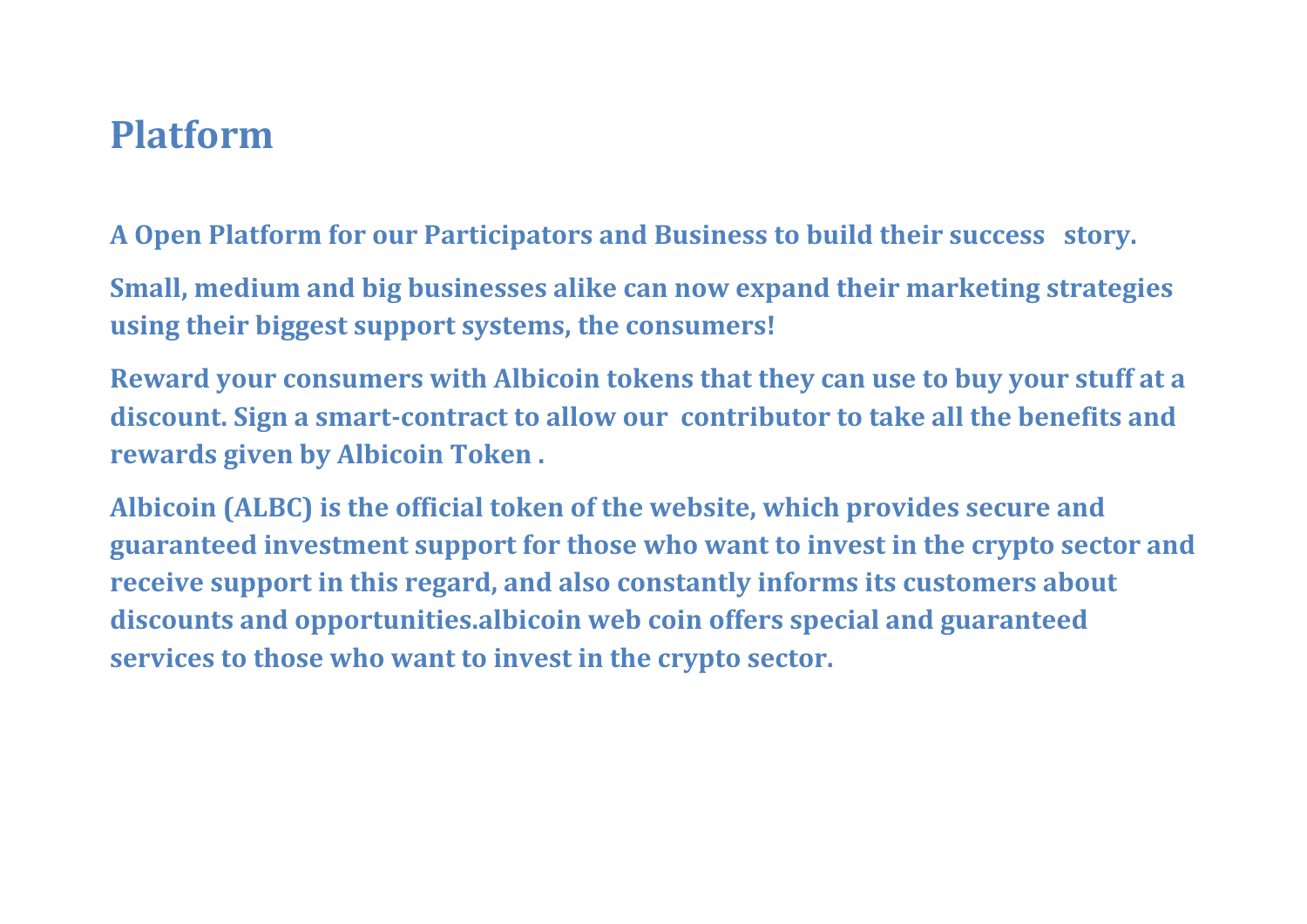## **Tokenomics**

- **- Tokens allocate for Public Sale45% (Lockup)**
- **- Tokens allocate for Private Sale25% (1 month lockup for half bonus).**
- **- Reserve Fund8% (6 months lockup)**
- **- Bounty & Events6% (1 months lockup)**
- **- Advisors & Partners4% (6 months lockup)**
- **- SOFT CAP 150K**
- **- CROWDSALE 10.5 M**
- **- TOKEN SYMBOL ALBC**
- **- HARD CAP 12.0 M**
- **- CURRENT BONUS 20% Contributors can receive**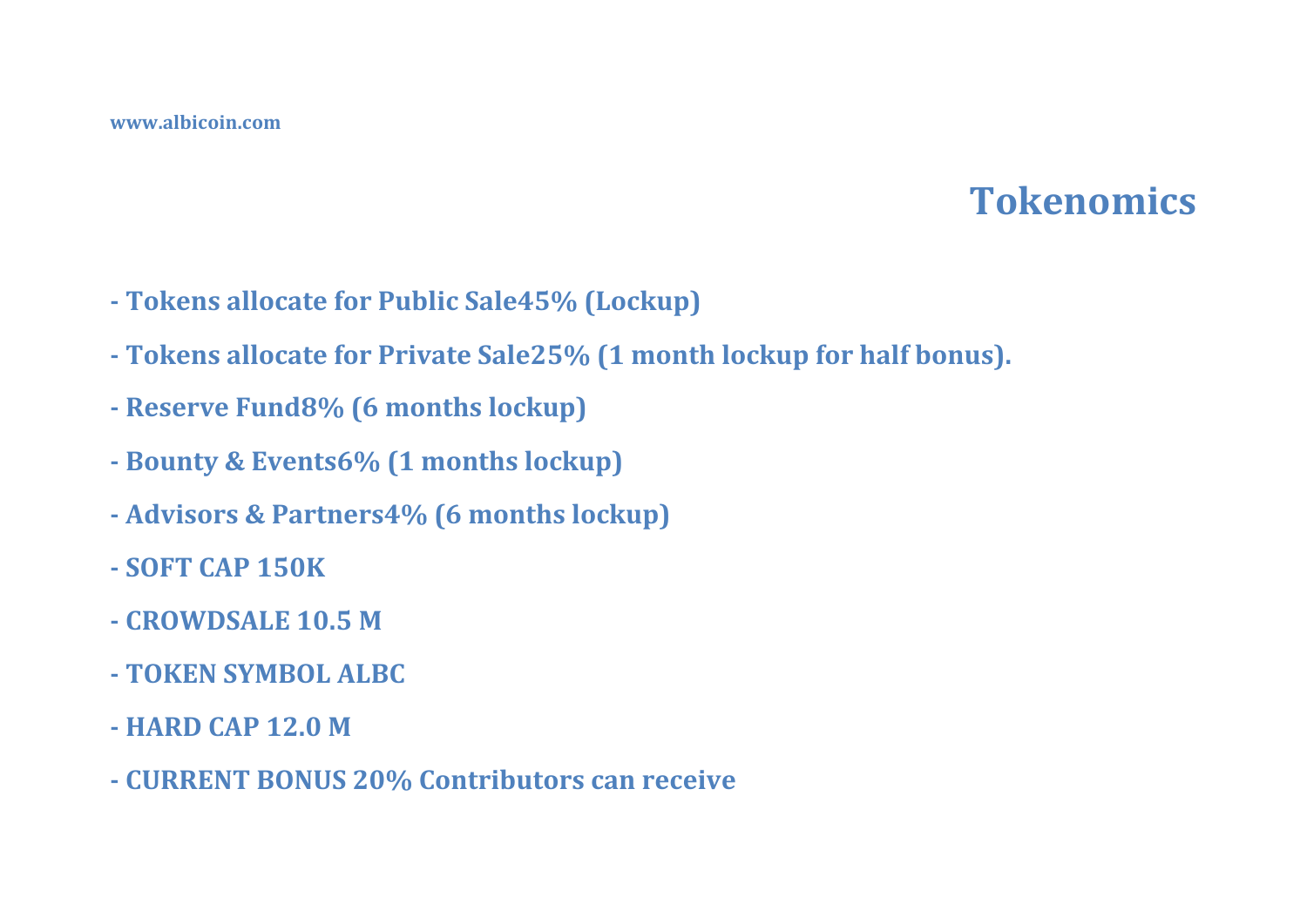## **Roadmap**

**Albicoin Token is developing a global data-driven platform for the world. Powered by Tron and BNB block chain and smart contract.** 

### **Phase1**

- **Decentralized Exchange Listings; PancakeSwap, AnySwap**
- **Price Tracker Listings: CoinGecko, CoinMarketCap, Coinbase, Blockfolio**
- **Community Marketing Fund (CMF)**
- **\$ ALBC activating website features.**
- **Full Website Redesign w/ Dapp Integration**